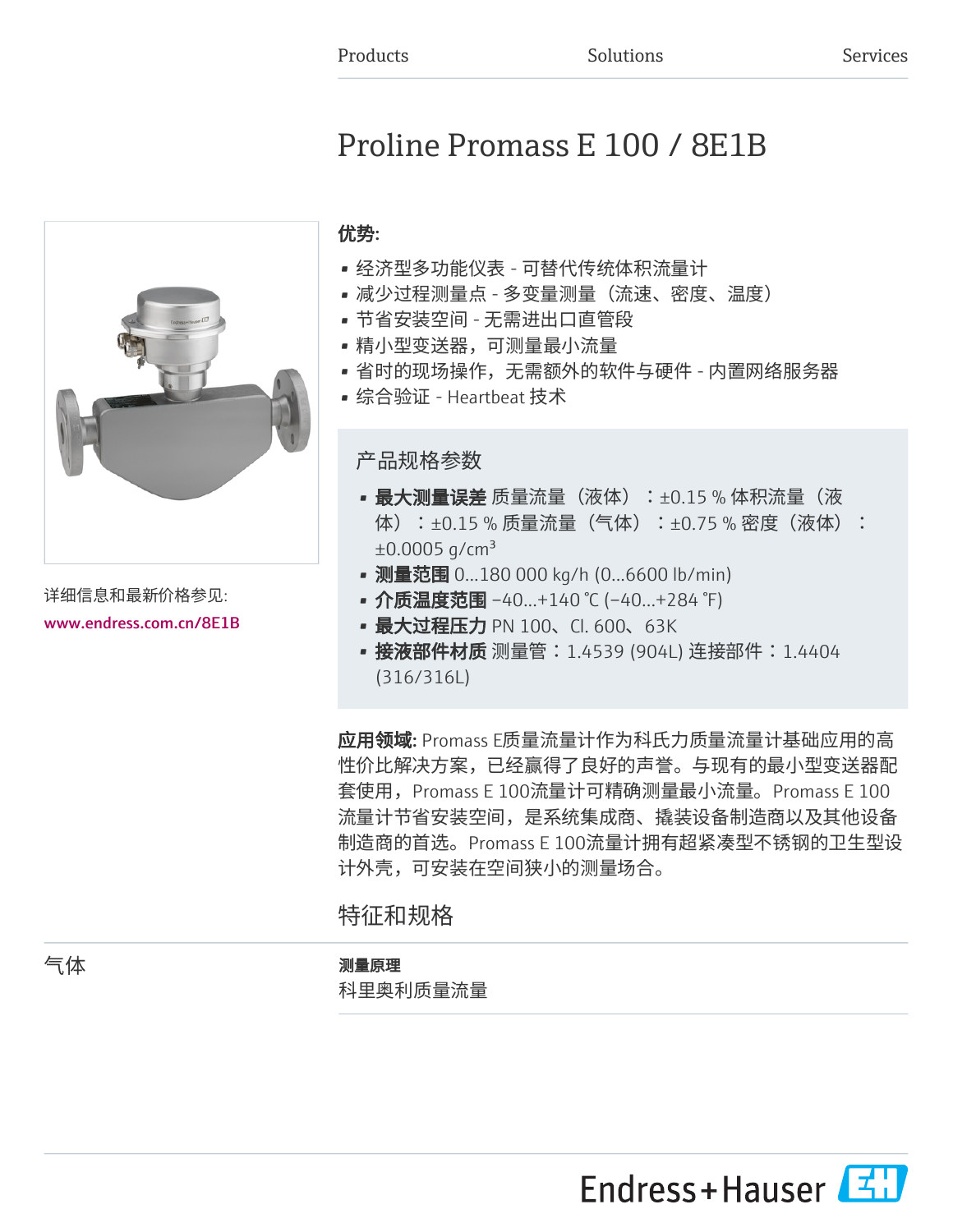#### 气体 しゅうしゃ こうしゃ こうかい 产品标题

Flowmeter with minimized total cost of ownership and an ultra-compact transmitter.

Accurate measurement of liquids and gases for a wide range of standard applications.

#### 传感器特点

Cost – effective – multi - purpose device; an alternative to conventional volumetric flowmeters. Fewer process measuring points – multivariable measurement (flow, density, temperature). Space - saving installation – no in-/outlet run needs.

Compact dual-tube sensor. Medium temperature up to +140 °C (+284 °F). Process pressure up to 100 bar (1450 psi).

#### 变送器特点

Space - saving transmitter – full functionality on the smallest footprint. Time - saving local operation without additional software and hardware – integrated web server. Integrated verification – Heartbeat Technology. Robust, ultra-compact transmitter housing. Highest degree of protection: IP69. Local display available.

#### 公称口径范围

DN 8...80 (<sup>3</sup>/<sub>8</sub>...3")

#### 接液部件材质

测量管:1.4539 (904L) 连接部件:1.4404 (316/316L)

#### 测量变量

质量流量、密度、温度、体积流量、校正体积流量、参考密度、浓度

#### 最大测量误差

质量流量(液体):±0.15 % 体积流量(液体):±0.15 % 质量流量(气体):±0.75 % 密度(液体):±0.0005 g/cm<sup>3</sup>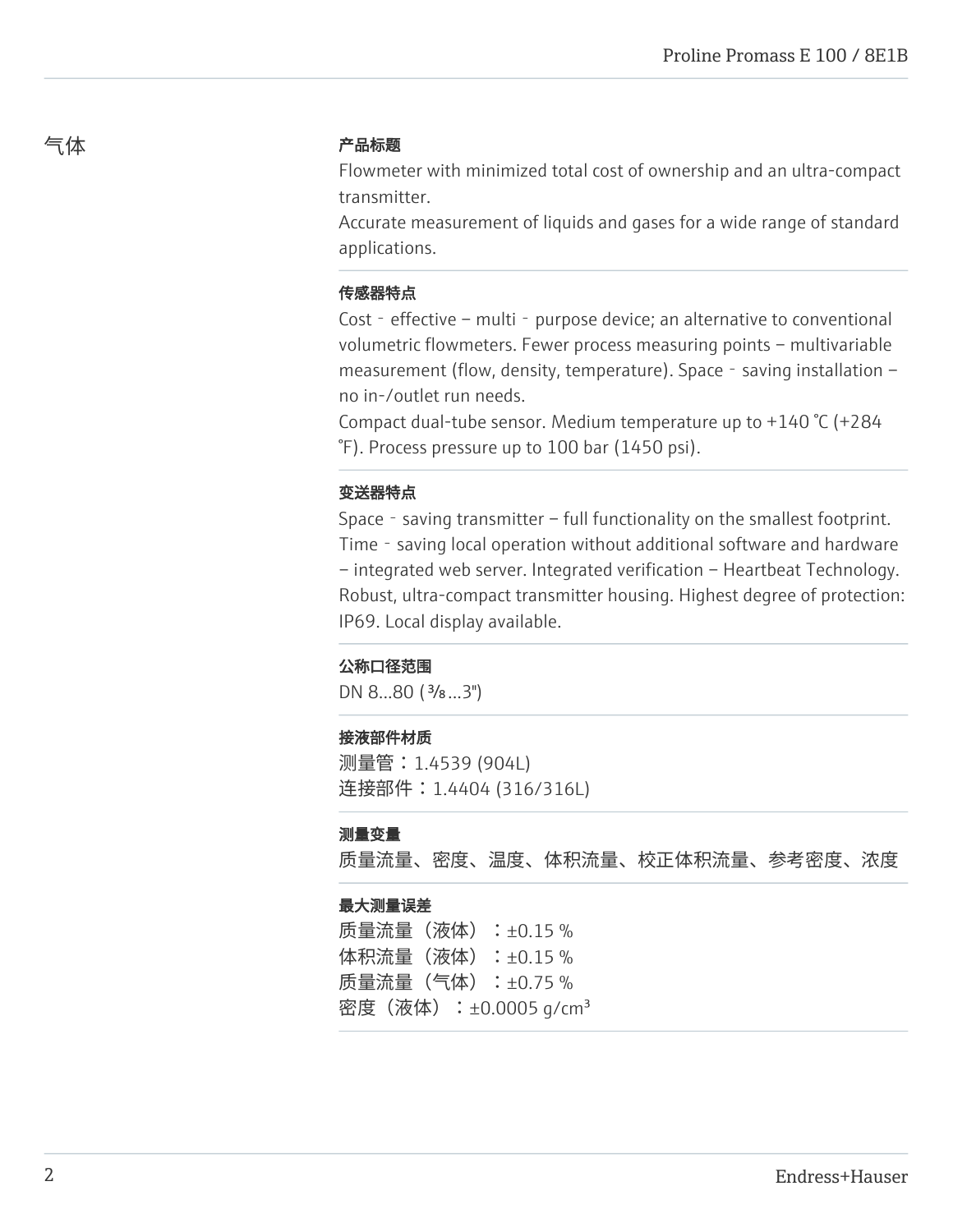#### 测量范围

0...180 000 kg/h (0...6600 lb/min)

#### 最大过程压力

PN 100、Cl. 600、63K

#### 介质温度范围

–40...+140 °C (–40...+284 °F)

#### 环境温度范围

标准:–40...+60 °C (–40...+140 °F) 可选:–50...+60 °C (–58...+140 °F)

#### 传感器外壳材质

1.4301 (304),耐腐蚀

#### 变送器外壳材质

一体式:铝合金AlSi10Mg涂层 一体式/超紧凑型一体式:1.4301 (304)

#### 防护等级

标准:IP66/67,Type 4X 可选:IP69

#### 显示/操作

四行背光显示(无现场操作) 通过网页服务器和调试软件设置

#### 输出

4...20 mA HART(有源) 脉冲/频率/开关量输出(无源)

#### 输入

无

#### 数字通信

HART、Modbus RS485、EtherNet/IP、PROFIBUS DP、PROFINET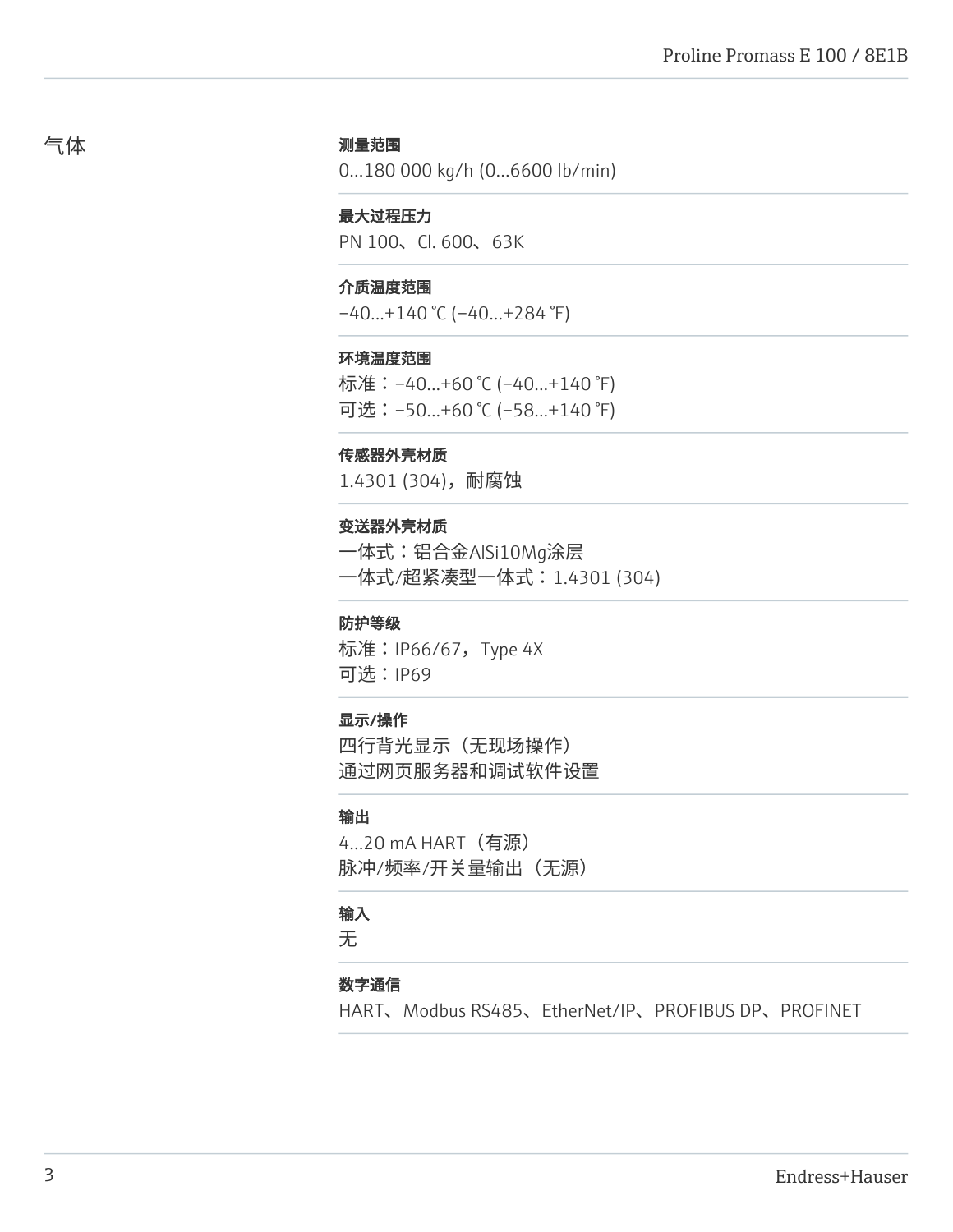#### 电源

20...30 VDC

#### 防爆认证

ATEX、IECEx、cCSAus、INMETRO、NEPSI

#### 产品安全性

CE认证、C-tick认证、EAC认证

#### 计量认证和证书

在认证标定装置上标定(符合ISO/IEC 17025标准)、NAMUR Heartbeat Technology (心跳技术) 符合溯源校验要求, 符合ISO 9001:2008标准章节7.6 a(TÜV SÜD认证)

#### 船级认证和证书

ABS(美国船级社) BV(法国船级社)

LR(劳氏船级社)

#### 压力认证和证书

PED、CRN

#### 材料证书

3.1材料证书

#### 卫生型认证和证书

3-A认证

#### 液体 あいかん あいかん アメリカ 測量原理

科里奥利质量流量

#### 产品标题

Flowmeter with minimized total cost of ownership and an ultra-compact transmitter.

Accurate measurement of liquids and gases for a wide range of standard applications.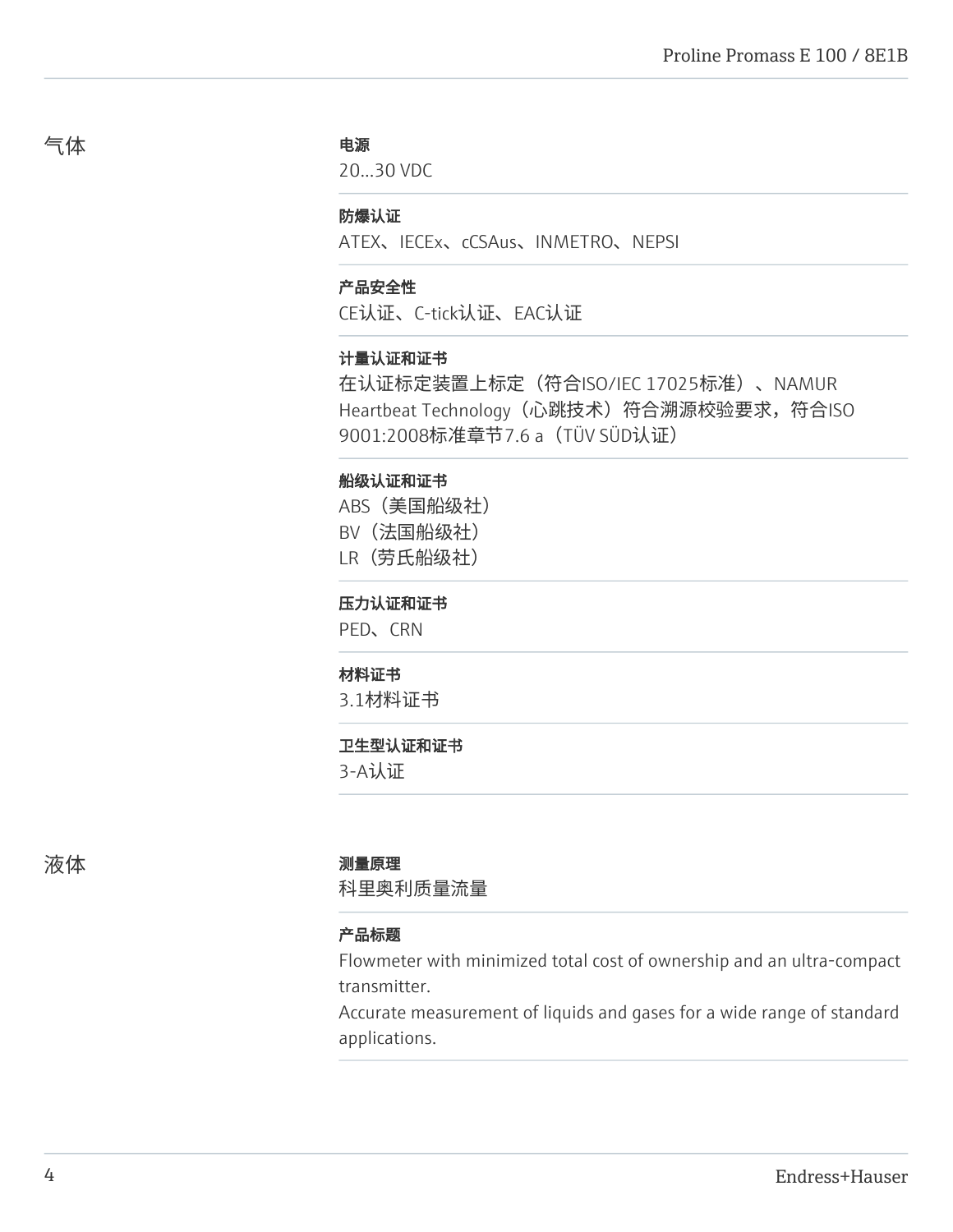#### 传感器特点

Cost - effective – multi - purpose device; an alternative to conventional volumetric flowmeters. Fewer process measuring points – multivariable measurement (flow, density, temperature). Space - saving installation – no in-/outlet run needs.

Compact dual-tube sensor. Medium temperature up to +140 °C (+284 °F). Process pressure up to 100 bar (1450 psi).

#### 变送器特点

Space - saving transmitter – full functionality on the smallest footprint. Time - saving local operation without additional software and hardware – integrated web server. Integrated verification – Heartbeat Technology. Robust, ultra-compact transmitter housing. Highest degree of protection: IP69. Local display available.

#### 公称口径范围

DN 8...80 (<sup>3</sup>/<sub>8</sub>...3")

#### 接液部件材质

测量管:1.4539 (904L) 连接部件: 1.4404 (316/316L)

#### 测量变量

质量流量、密度、温度、体积流量、校正体积流量、参考密度、浓度

#### 最大测量误差

质量流量(液体):±0.15 % 体积流量 (液体) : ±0.15 % 质量流量(气体):±0.75 % 密度(液体): $\pm 0.0005$  g/cm<sup>3</sup>

#### 测量范围

0...180 000 kg/h (0...6600 lb/min)

#### 最大过程压力

PN 100、Cl. 600、63K

#### 介质温度范围

 $-40...+140$  °C ( $-40...+284$  °F)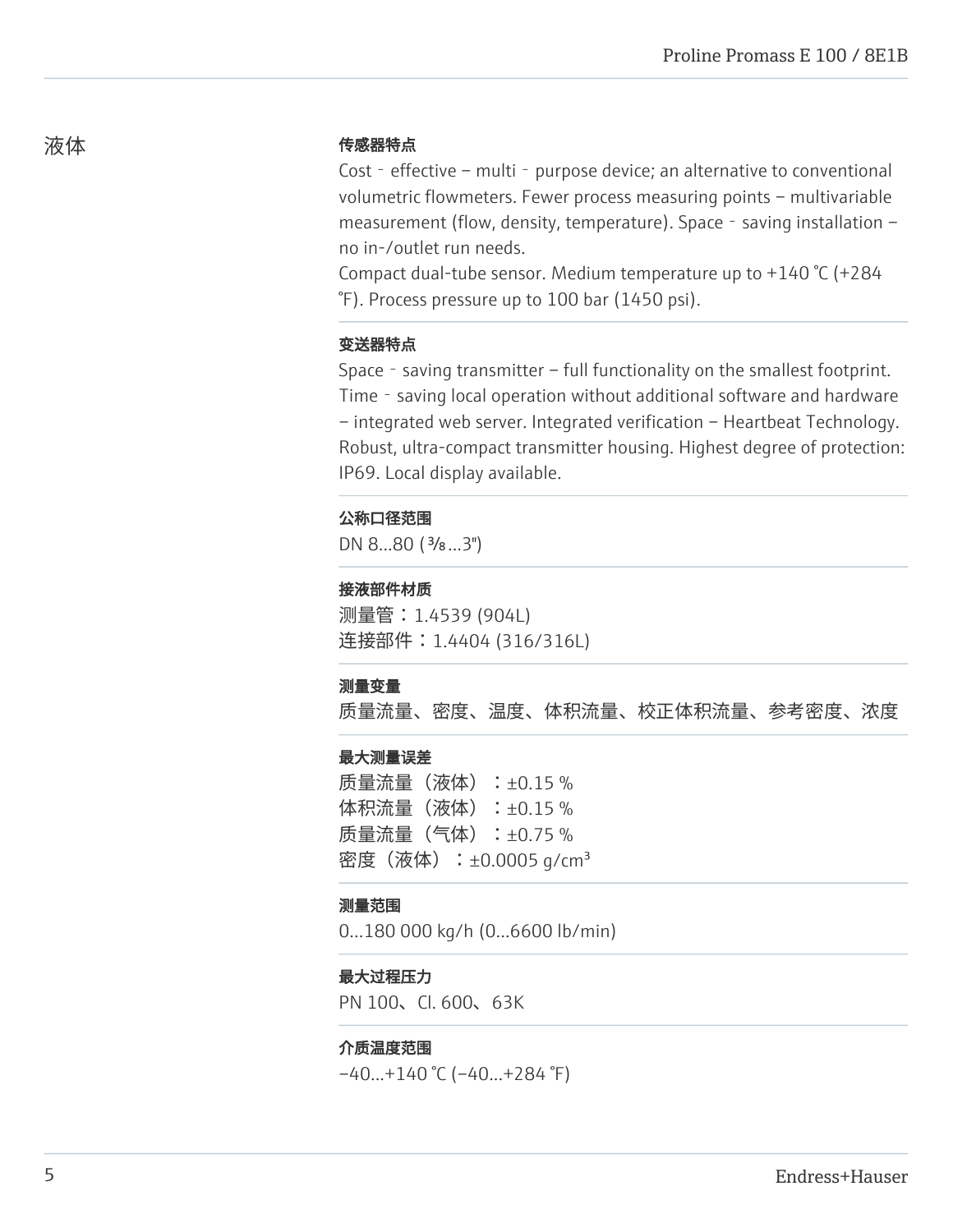#### 环境温度范围

标准:–40...+60 °C (–40...+140 °F) 可选:–50...+60 °C (–58...+140 °F)

#### 传感器外壳材质

1.4301 (304),耐腐蚀

#### 变送器外壳材质

一体式:铝合金AlSi10Mg涂层 一体式/超紧凑型一体式:1.4301 (304)

#### 防护等级

标准:IP66/67,Type 4X 可选:IP69

#### 显示/操作

4行背光显示(无现场操作) 通过网页服务器和调试软件设置

#### 输出

4...20 mA HART(有源) 脉冲/频率/开关量输出(无源)

### 输入

无

#### 数字通信

HART、Modbus RS485、EtherNet/IP、PROFIBUS DP、PROFINET

#### 电源

20...30 VDC

#### 防爆认证

ATEX、IECEx、cCSAus、INMETRO、NEPSI

#### 产品安全性

CE认证、C-tick认证、EAC认证